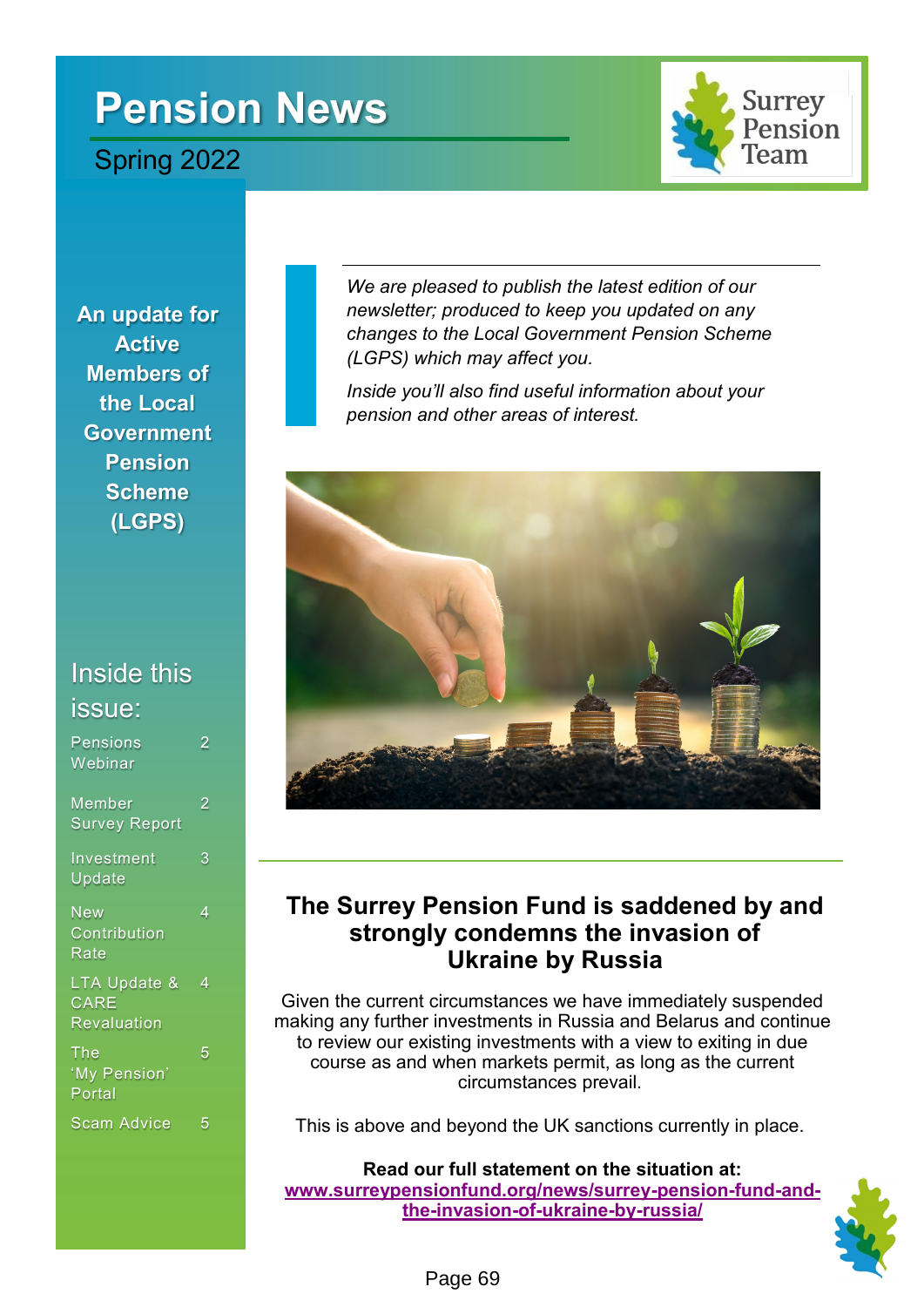## New Look, Same Pension Fund

Hello from Surrey Pension Team

You may have noticed that our Pension Newsletter looks slightly different. This is because, going forward all Surrey Pension Fund communications will be issued under the 'Surrey Pension Team' name.



On 24 August 2021, we moved our office from Kingston to Weybridge.

Our new address is listed on the back of this newsletter. All of our other contact details remain the same.

We have also updated our Surrey Pension Fund website, which can be found at: **[www.surreypensionfund.org](https://www.surreypensionfund.org)**

## Pensions Webinars

### Get your questions answered by our expert team

We are pleased to announce four upcoming online webinars held by our expert Pension Helpdesk team.

Each webinar will cover a different topic, from ways to increase your pension benefits to how to use the 'My Pension' portal to estimate your future pension.

During each webinar, members will have the opportunity to ask questions about the topic being covered.

However, due to the nature of these events, we ask that if you have a personal question about your pension, you contact the Pension Helpdesk team directly:

By phone: **0300 200 1031**

Or email:

#### **[myhelpdeskpensions@surreycc.gov.uk](mailto:myhelpdeskpensions@surreycc.gov.uk)**

To register, simply select the event link to be taken to the sign-up page.

**What is the Local Government Pension Scheme?** 

**20 April 10:30-11:30am [www.eventbrite.co.uk/e/294500558097](https://www.eventbrite.co.uk/e/what-is-the-local-government-pension-scheme-an-lgps-overview-tickets-294500558097)**

**Increasing & Decreasing Your LGPS Benefits** 

**25 May 10:30-11:30am [www.eventbrite.co.uk/e/294583596467](https://www.eventbrite.co.uk/e/increasing-decreasing-your-lgps-benefits-tickets-294583596467)**

**The 'My Pension' Portal** 

**22 June 10:30-11:30am [www.eventbrite.co.uk/e/294682853347](https://www.eventbrite.co.uk/e/the-my-pension-portal-tickets-294682853347)** 

**Your Annual Benefit Statement** 

**20 July 10:30-11:30am [www.eventbrite.co.uk/e/295186228957](https://www.eventbrite.co.uk/e/your-annual-benefit-statement-tickets-295186228957)**

While the Helpdesk team are here to answer any questions or concerns, they are not able to give out any advice. **[The Money Helper](https://www.moneyhelper.org.uk/en/pensions-and-retirement/pension-wise/book-a-free-pension-wise-appointment)  [website](https://www.moneyhelper.org.uk/en/pensions-and-retirement/pension-wise/book-a-free-pension-wise-appointment)** offers free guidance and can help answer any questions you may have.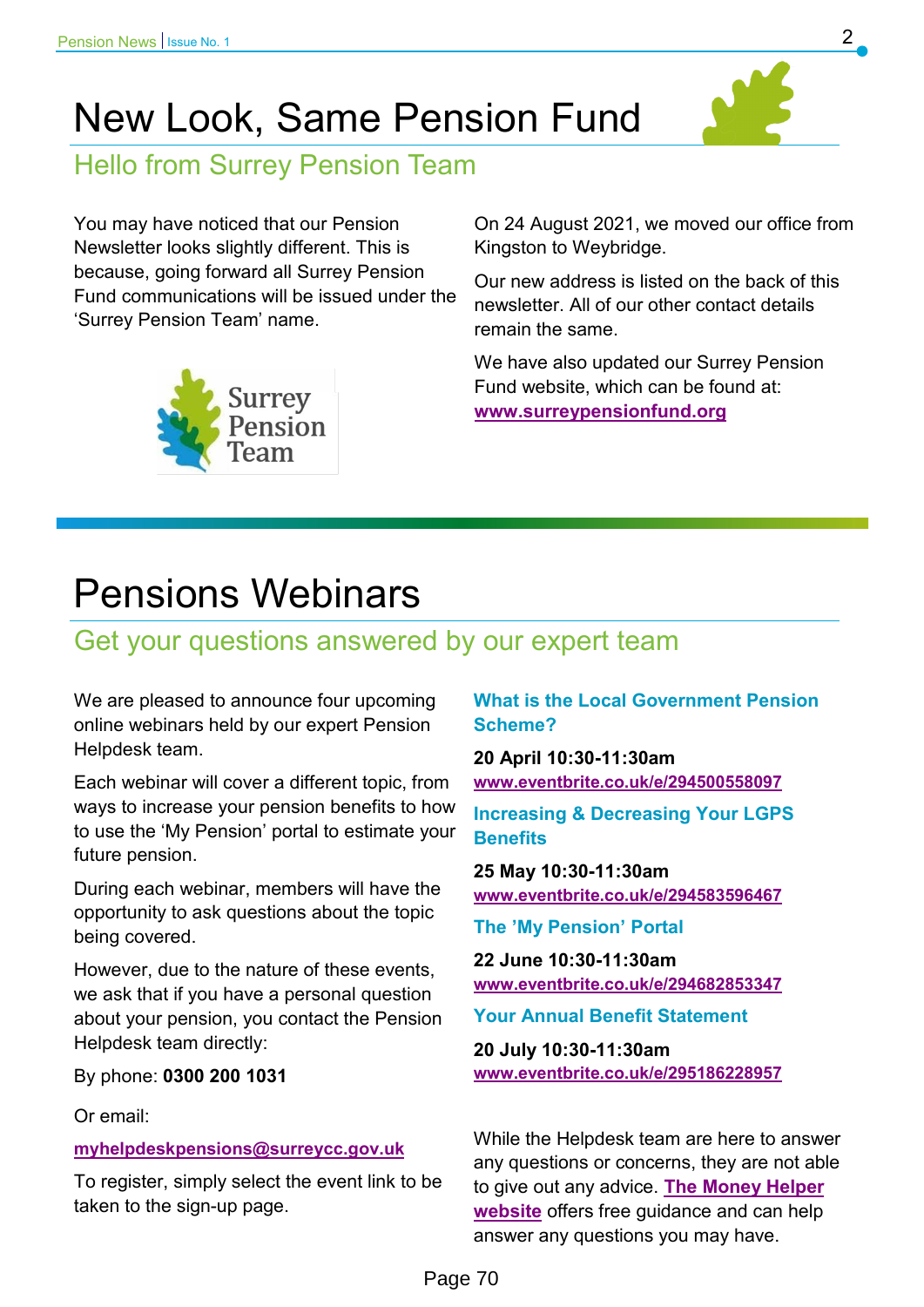## New LGPS Member Website



Check out www.lgpsmember.org

The Local Government Pension Scheme (LGPS) member website has recently been updated to improve the member experience.

This website is maintained by the Local Government Association and is designed for members of the LGPS in England and Wales and their dependants. It is a great place to find general information about the LGPS.

The new website has:

- simple navigation
- easy to use [tools and calculators](https://www.lgpsmember.org/help-and-support/tools-and-calculators/)
- useful links, hints and tips
- helpful [videos](https://www.lgpsmember.org/help-and-support/videos/)
- new pages and updated content
- faster and more detailed search.

It's also mobile friendly and accessible to everyone.

**Visit the new website at: [www.lgpsmember.org](https://www.lgpsmember.org/)**

### **Pages that you may find useful:**

**[Pensions Glossary](https://www.lgpsmember.org/help-and-support/glossary/) '[Pensions made simple](https://www.lgpsmember.org/help-and-support/videos/)' videos [Key features of the LGPS](https://www.lgpsmember.org/your-pension/the-essentials/key-features/) [Information on Increasing your Pension](https://www.lgpsmember.org/your-pension/paying-in/paying-more/) [Additional Pension Contribution \(APC\)](https://www.lgpsmember.org/help-and-support/tools-and-calculators/buy-extra-pension-calculator/)  [Calculator](https://www.lgpsmember.org/help-and-support/tools-and-calculators/buy-extra-pension-calculator/) [Planning on retiring](https://www.lgpsmember.org/your-pension/planning/) [Information on pension scams](https://www.lgpsmember.org/your-pension/thinking-of-leaving/pension-scams/)** 



### Active Member Survey Report

### 2021 member survey results available now

In 2021, we sent out a survey to a random selection of our Active members in order to get feedback on the services we offer and help shape our plans for the future.

Thank you to everyone who took the time to complete the survey.

We emailed out the results of the survey on 11 February and published the results of the 2021 Active Member Survey onto our fund site: **[www.surreypensionfund.org](https://www.surreypensionfund.org/forms-and-publications/active-member-survey-2021/)**

In addition to showing the results of the 2021 Member Survey, the report also includes: helpful tools, links and resources.

We hope that you find the information contained within the report both enlightening and helpful.

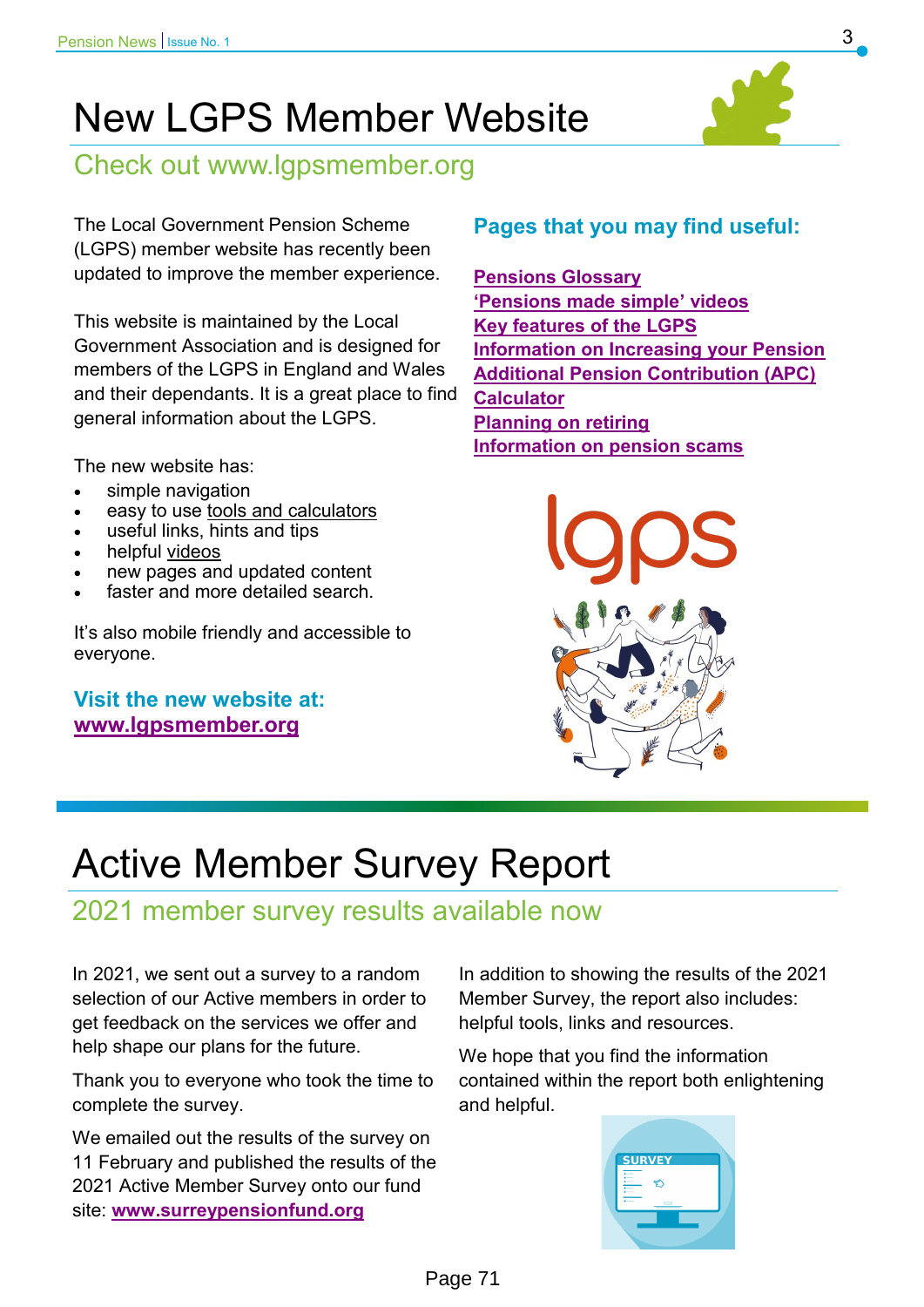### Investment Update

### How the Surrey Pension Fund is invested & more

Surrey Pension Fund provide pensions for over 110,000 members from over 300 employers. The value of the Fund is currently more than £5bn.

#### **Who is responsible for deciding how a fund invests its assets?**

Surrey Pension Fund has a Pensions Committee which is made up of elected Councillors as well as employer and member representatives.

The Committee decide the Investment strategy.

#### **What does Surrey Pension Fund invest in?**

The Fund is invested in a diverse portfolio. Over half of the investments are in equities (stocks and shares of listed companies), while other asset classes include bonds. property and private market allocations to equity, infrastructure and debt.

Recent investments have included the LGIM Future World Global Fund, which tilts investment towards companies that score well on an Environment, Social & Governance (ESG) perspective, and a commitment to a Climate Opportunities Private Markets Fund, which will invest based on supporting the energy transition and move to a low carbon economy.

These investments demonstrate the commitment of the Fund to invest in a responsible way and to further align to the UN Sustainable Development Goals.

#### **What is Pooling and Border to Coast?**

Surrey Pension Fund, with 10 like-minded Local Authority partners, established Border to Coast Pensions Partnership (known as "Border to Coast"), which is an alternative investment fund manager, authorised by the Financial Conduct Authority (FCA).

Surrey Pension Fund will continue to transition assets into Border to Coast, however the Pension Fund Committee will retain sovereign responsibility for setting the investment strategy and asset allocation of the Pension Fund.

#### **Why does the Fund favour engagement over divestment?**

The Fund adopts a strategy of engagement with consequences to influence the behaviour of companies it invests in and enhance value, rather than adopting a strategy of divestment.

Engagement allows the Fund to use its influence as an active investor, with other like -minded investors, to improve ESG practices in investee companies - influence that would be lost through a divestment approach.

An up-dated, ambitious, Responsible Investment Policy will be released by the Committee this year.

#### **Is the current coronavirus pandemic affecting stock markets and will this affect the value of my LGPS pension?**

No, the LGPS is a defined benefit pension scheme which means your pension is based on your salary and how long you've paid in.

Your pension is not linked to stock market performance, so both your contributions and your pension, whether in payment or not, will be unaffected.

However, the only exception to this is if you have Additional Voluntary Contributions (AVCs). If you have an AVC, it is possible the value may have been affected - this will depend on the funds you have chosen to invest in.

**Visit [www.surreypensionfund.org/](http://www.surreypensionfund.org/investment/) [investment/](http://www.surreypensionfund.org/investment/) to read more about how your pension is invested.**

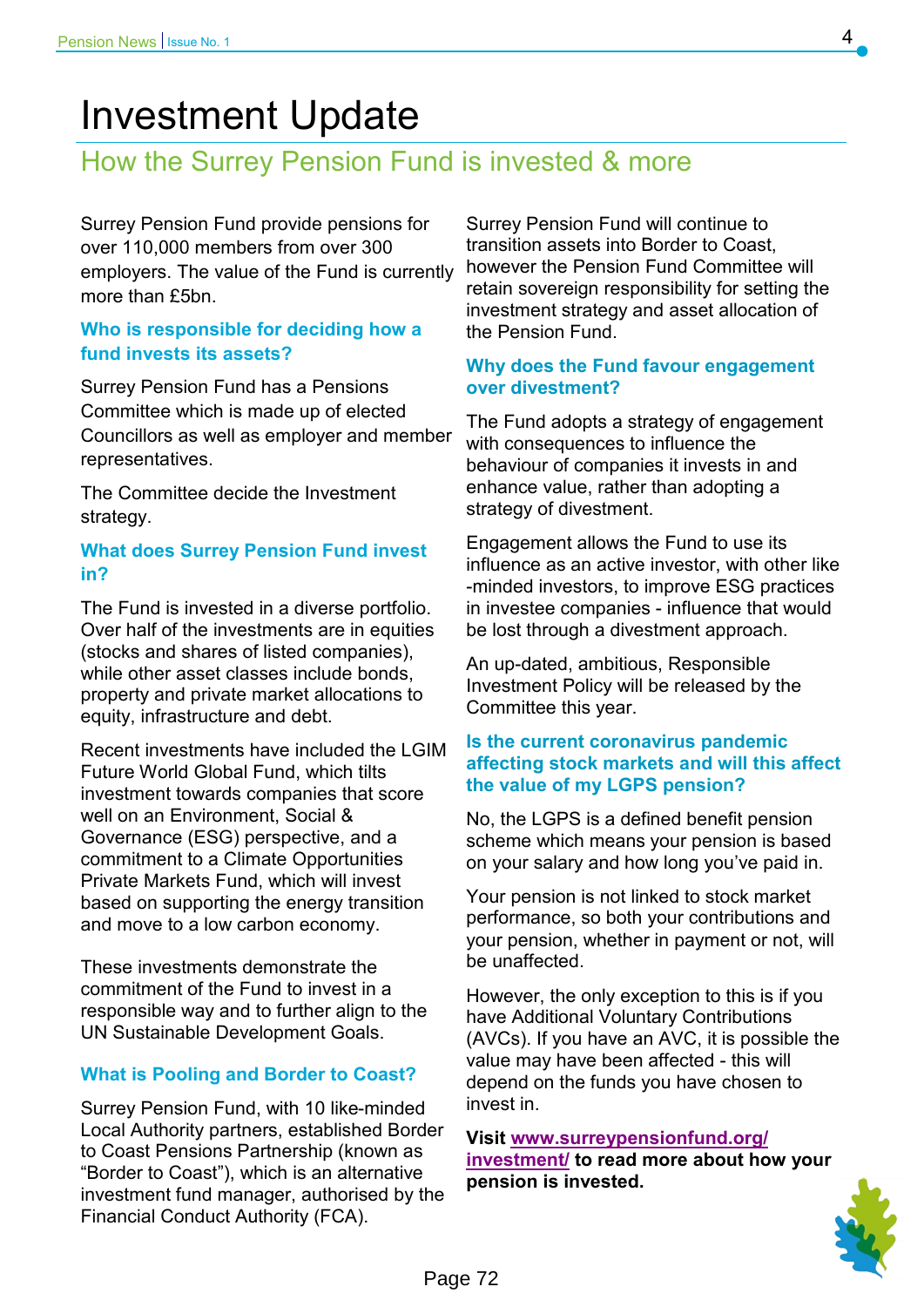# **New Contribution** Rate

For the 22/23 financial year

| <b>Band</b> | <b>Actual pensionable pay</b><br>for an employment | <b>Main section</b><br>contribution rate<br>for that<br>employment | 50/50 section<br>contribution rate<br>for that<br>employment |
|-------------|----------------------------------------------------|--------------------------------------------------------------------|--------------------------------------------------------------|
| 1           | Up to £15,000                                      | 5.50%                                                              | 2.75%                                                        |
| 2           | £15,001 to £23,600                                 | 5.80%                                                              | 2.90%                                                        |
| 3           | £23,601 to £38,300                                 | 6.50%                                                              | 3.25%                                                        |
| 4           | £38,301 to £48,500                                 | 6.80%                                                              | 3.40%                                                        |
| 5           | £48,501 to £67,900                                 | 8.50%                                                              | 4.25%                                                        |
| 6           | £67,901 to £96, 200                                | 9.90%                                                              | 4.95%                                                        |
| 7           | £96, 201 to £113,400                               | 10.50%                                                             | 5.25%                                                        |
| 8           | £113,401 to £170,100                               | 11.40%                                                             | 5.70%                                                        |
| 9           | £170,101 or more                                   | 12.50%                                                             | 6.25%                                                        |

As a member of the LGPS, the contribution rate that you pay depends upon your annual pensionable salary.

Every year, the contribution bands are increased by Consumer Price Index. **This year, the increase is 3.1%.** 

The above table shows the contribution bands for the 2022/23 financial year.

## LTA Update

Last year the Chancellor announced a 5 year freeze on increases to Lifetime Allowance (LTA).

#### **The current limit is £1,073,100 and will remain at this level until April 2026.**

Your LTA is the total value of all the pension benefits that you can receive without triggering an excess benefits tax charge on retirement.

You can check the current value of your LTA for your LGPS benefits in your Annual Benefit Statement (available on the 'My Pension' Portal).

### **LTA Protection**

If you have LTA protection and loose it, you must tell HMRC in writing as soon as possible.

For further information visit: **[www.gov.uk/](http://www.gov.uk/tax-on-your-private-pension/lifetime-allowance) tax-on-your-private-[pension/lifetime](http://www.gov.uk/tax-on-your-private-pension/lifetime-allowance)[allowance](http://www.gov.uk/tax-on-your-private-pension/lifetime-allowance)**

# CARE Revaluation

On the 1 April each year, the CARE portion of your pension (pension built up since 1 April 2014) is revalued with a cost of living adiustment.

**This year, CARE pension will increase by 3.1% on the 1 April 2022.** 



## MHCLG Re-Named

The government department responsible for the LGPS (the Ministry of Housing, Communities and Local Government or MHCLG) has been re-named as the Department for Levelling Up, Housing and Communities (DLUHC).